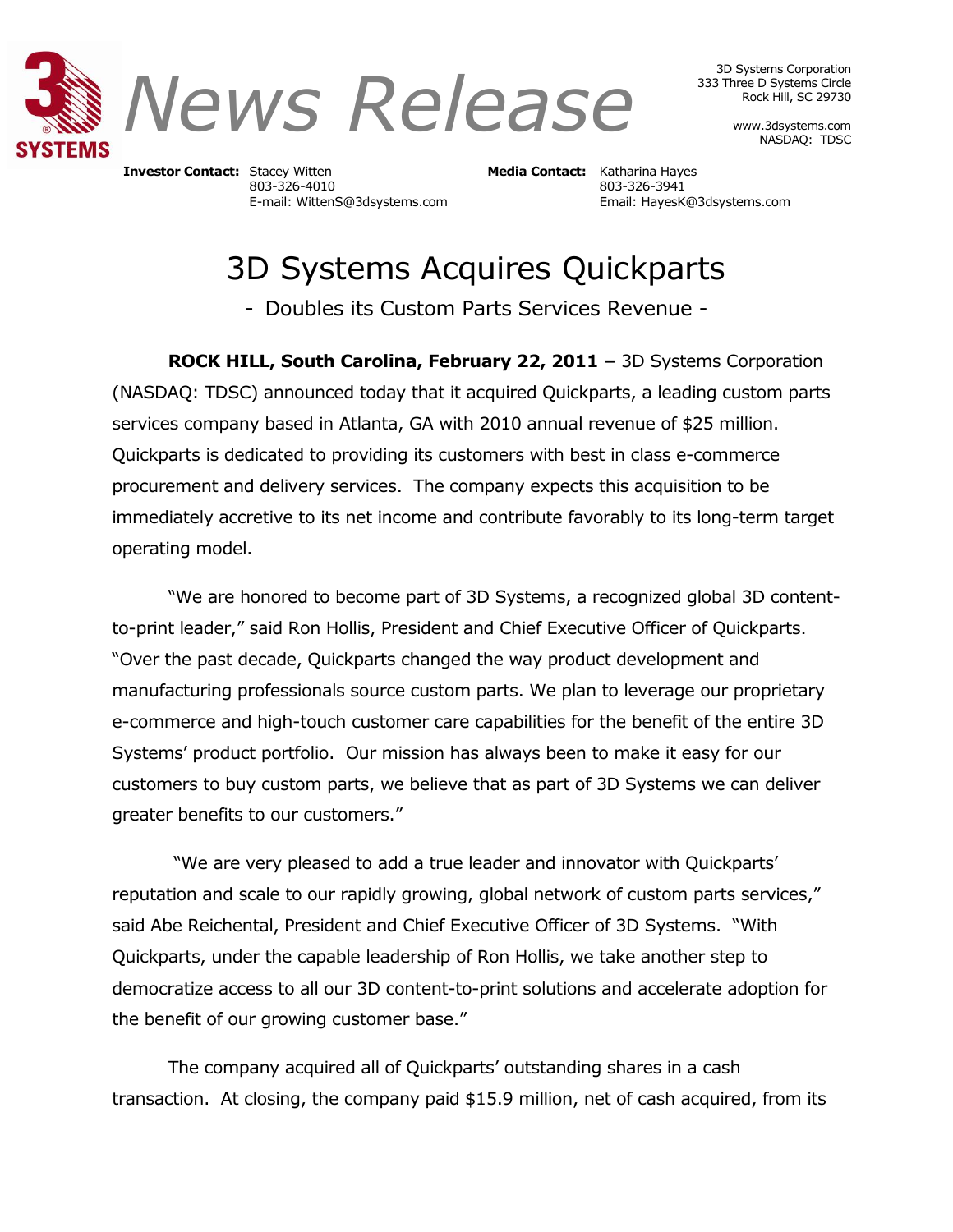cash and recorded a deferred payment of \$7.2 million that is due six months after closing, subject to customary terms and conditions. 3D Systems plans to integrate its own parts fulfillment capabilities with Quickparts and to expand the use of Quickparts' proprietary e-commerce sourcing and delivery platform to benefit its growing global network of custom parts services. The company plans to operate its **Quickparts** and [3Dproparts](http://www.3dproparts.com/)<sup>™</sup> as independent brands within its growing custom additive and subtractive parts services portfolio.

### **Conference Call and Audio Webcast Details**

3D Systems will hold a conference call and audio webcast to discuss its acquisition of Quickparts on Tuesday, February 22, 2011 at 2:30 p.m., Eastern Time.

- To access this Conference Call, dial 1-(888) 626-7452 from in the U.S. or (201) 604-5102 from outside the U.S.
- To access the audio webcast, log onto 3D Systems' Web site at [www.3dsystems.com/ir.](http://www.3dsystems.com/ir) To ensure timely participation and technical capability, we recommend logging on a few minutes prior to the conference call to activate your participation. The webcast will be available for replay beginning approximately two hours after completion of the call at: [www.3dsystems.com/ir.](http://www.3dsystems.com/ir)

# **Forward-Looking Statements**

Certain statements made in this release that are not statements of historical or current facts are forward-looking statements within the meaning of the Private Securities Litigation Reform Act of 1995. Forward-looking statements may involve known and unknown risks, uncertainties and other factors that may cause the actual results, performance or achievements of the company to be materially different from historical results or from any future results expressed or implied by such forward-looking statements. In addition to statements that explicitly describe such risks and uncertainties, readers are urged to consider statements in the conditional or future tenses or include terms such as "believes," "belief," "expects," "estimates," "intends,"